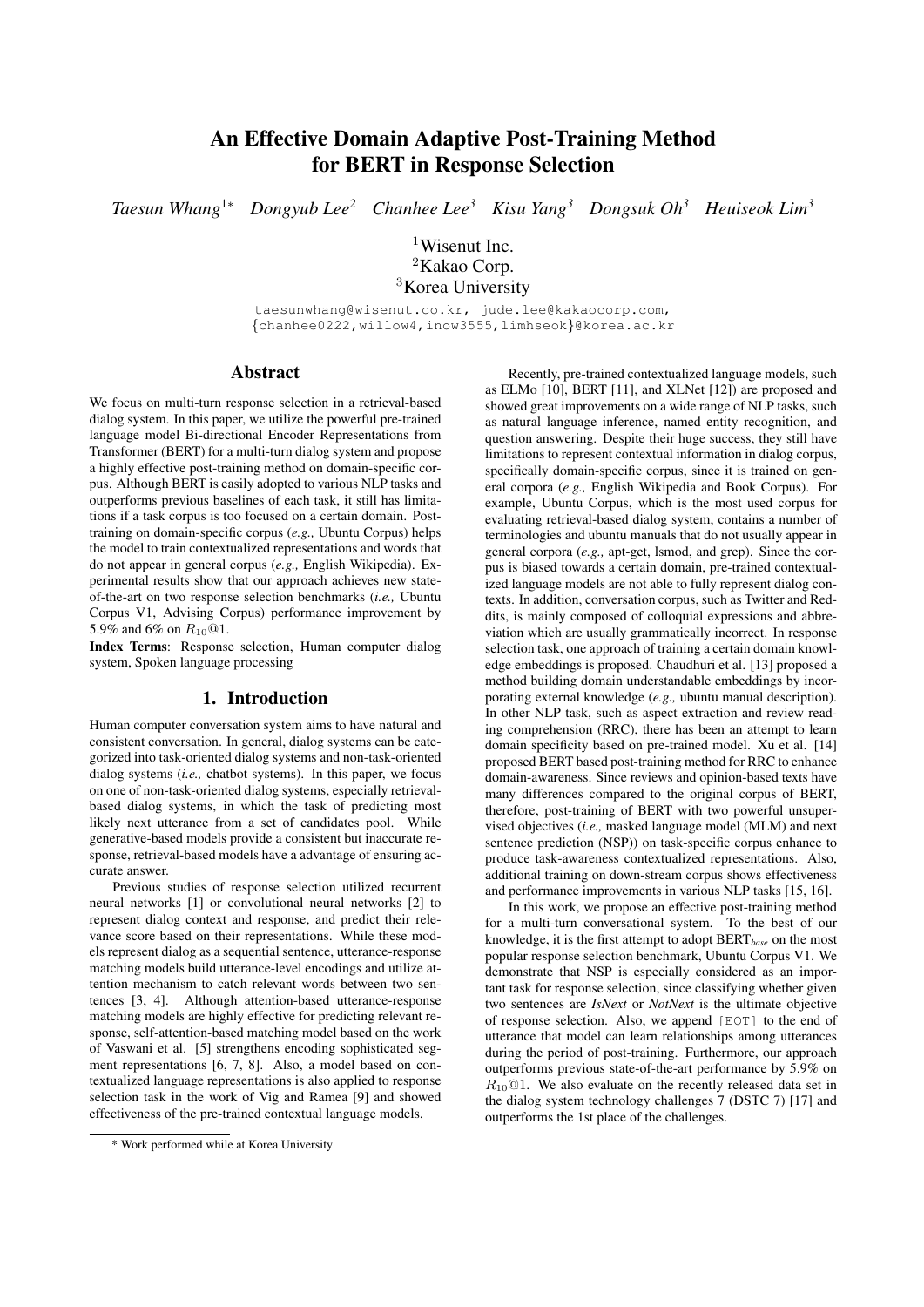## 2. Related Work

Lowe et al. [1] proposed a new response selection benchmark dataset, Ubuntu Corpus V1, with a dual encoder baseline model. They utilized a RNN based models, specifically a vanilla RNN, a long short-term memory (LSTM), and a bi-directional LSTM. The sequential representations of a dialog context and a response are encoded by the RNN-based encoder and are utilized to predict the probability score of a given response being the next utterance in a given dialogue context. Kadlec et al. [2] conducted experiments that apply convolutional neural networks to a dual encoder architecture that offers better performance than that of the vanilla RNN model. Even though each turn of the dialog should be considered in a multi-turn conversation, a given dialog context was regarded as a sequence in the previous baselines. To alleviate this, Zhou et al. [18] proposed the MultiView model that encodes both word-level and utterance-level representations. However, it does not have the ability to fully capture the relevance of the dialog context and the response.

Therefore, more recently, the utterance-level dialogresponse matching models were proposed to enable the model to readily catch the relevance of the dialog and the response [3, 4]. Wu et al. [3] proposed a sequential matching network, utilizing both word embeddings and their sequential representations encoded by gated recurrent unit (GRU) encoder to build matching matrices between the dialogue context and the response. Zhang et al. [4] proposed a highly effective turnsaware aggregation methodology and exercised self-matching attention to fuse the representation of each utterance. Another approach to the dialogue-response matching model proposed by Dong and Huang (2018), is designed based on enhanced sequential inference model (ESIM) [19] model. ESIM achieved a good performance on a natural language inference task and is a proper model for discriminating if given two sentences are relevant or not. As an self-attention-based model (Vaswani et al., 2017) achieved significant performance improvements on various NLP tasks; it was also adapted for the response selection task [6, 7, 8]. Zhou et al. [6] used self-attention and crossattention simultaneously so as to capture token-level dependencies as well as relevant segment pairs from a dialog and a response. One of most recent models, interaction-over-interaction model alleviates shallow interaction between dialog-response matching by stacking multiple interaction blocks [20]. Yuan et al. [8] pointed out previous dialog-response matching models in terms of excessive use of dialog context information, therefore they proposed multi-hop selector to filter only relevant utterances to response. They achieved state-of-the-art results on three response selection benchmark datasets (*i.e.,* Ubuntu Corpus V1, Douban Corpus, and E-commerce).

## 3. Our Approach

## 3.1. Domain Post-Training

BERT is designed to be easily applied to other nlp tasks with a fine-tuning manner. Since it is pre-trained on general corpus (*e.g.,* Wikipedia Corpora), it is insufficient to have enough supervision of task-specific words and phrases during the period of fine-tuning. To alleviate this issue, we post-train BERT on our task-specific corpora that helps model understand certain domain. The model is trained with two objectives, MLM and NSP, which are highly effective to learn contextual representations from the corpora. One example (Ubuntu Corpus) of domain post-training of BERT for response selection is described in Table 1.



Figure 1: *BERT for Response Selection*

In the example of Masked LM, model can learn that sud  $\# \uplus$  command is needed when trying apt install in Ubuntu system, which is not generally showed from universal corpora. Unlike general sentence, multi-turn dialog system is composed of a set of utterances. We append *" End Of Turn "* token [EOT] to the end of each turn to make the model catch each utterance is finished at the point. By conducting NSP during the posttraining, model also can train given two sentences are sequential and relevant, which is the common ultimate goal of response selection. To optimize the model domain post-training (DPT) loss is calculated adding mean MLM likelihood and that of NSP, formulated as

$$
\mathcal{L}_{DPT} = \mathcal{L}_{MLM} + \mathcal{L}_{NSP}.
$$
 (1)

[Masked Language Model]

Input : sud ##o apt - get install cuda

<sup>⇒</sup> [MASK] ##o apt - get install cuda

#### [Next Sentence Prediction]

Input : how do I [MASK] cuda library in terminal ? [EOT][SEP] (Text A)

> You can search with apt - cache search [MASK] [EOT] [SEP] (Text B)

Label : IsNext Table 1: *An example of domain post-training in Ubuntu Corpus*

## 3.2. Fine-tuning BERT for Response Selection

Our overall approach is described in Figure 1. We transform the task of ranking responses from the candidates pool into binary classification problem by approaching a pointwise method. We denote a training set as a triples  $\mathcal{D} = \{(c_i, r_i, y_i)\}_{i=1}^N$ , where  $c = \{u_1, u_2, ..., u_m\}$  is a dialog context consists of a set of utterances. An utterance  $u_i = \{w_{i,1}, w_{i,2}, ..., w_{i,l_i}\}\$ is composed of a set of word tokens  $w_{i,k}$ , where  $1 \leq k \leq$  $l_i$  and  $l_i$  is the length of *i*-th utterance. Response is denoted as  $r_i = \{r_1, r_2, ..., r_n\}$  (*n* is the number of tokens in the response), and ground truth  $y_i \in \{0, 1\}$ . We define BERT input  $\mathbf{x} = ($ [CLS],  $u_1$ , [EOT],  $u_2$ , [EOT], ...,  $u_m$ , [SEP],  $r_1$ , ...,  $r_n$ , [SEP]). Maximum sequence length of the dialog context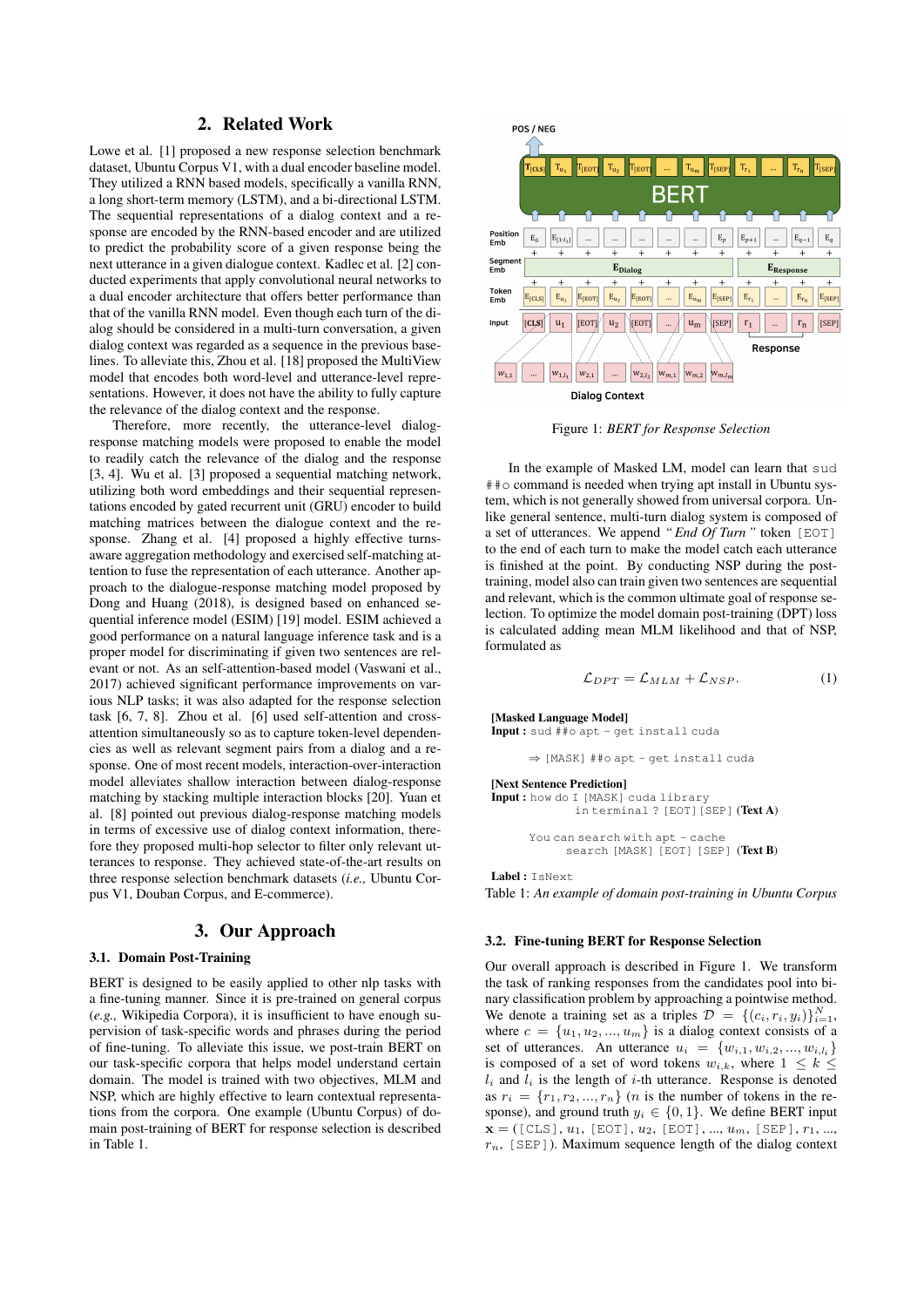and response is denoted as  $q$ . Position, segment, and token embeddings are added and fed into the BERT layers. The BERT contextual representations of [CLS] token,  $T_{\text{[CLS]}}$ , is utilized to classify whether a given dialog context and response is IsNextUtterance or not. We feed  $\mathbf{T}_{\texttt{[CLS]}}$  to single-layer perceptron to compute the model prediction score,

$$
g(c,r) = \sigma(\mathbf{W}_{task}^{\top} \mathbf{T}_{\text{[CLS]}} + b), \tag{2}
$$

where  $\mathbf{W}_{task}$  is a task-specific trainable parameter. We use cross entropy loss as the objective function to optimize our model, formulated as

$$
\mathcal{L}oss = -\sum_{(c,r,y)\in\mathcal{D}} ylog(g(c,r)) + (1-y)log(1-g(c,r)).
$$
 (3)

## 4. Experiments

## 4.1. Datasets and Training Setup

We evaluate our model on two multi-turn dyadic data sets, Ubuntu IRC (Internet Relay Chat) Corpus V1[1] and Advising Corpus<sup>1</sup> [17]. For the Ubuntu Corpus, training set is composed of 0.5M dialog context containing positive and negative response with the ratio of 1:1. Each validation and test set contains 50k dialog context with one positive response and nine negative responses. Advising Corpus consists of 100k dialogs for training set and 500 for validation and test set. All sets contain one positive response and 99 negative responses. We only use one negative sample for training to make same conditions with Ubuntu Corpus. For an evaluation metric, we use  $R_n@k$ , evaluating if the ground truth exists in top  $k$  from  $n$  candidates [1, 3]. We also use another evaluation metric mean reciprocal rank (MRR) [21].

#### 4.2. Implementation Details

The models are implemented using the Tensorflow library [22]. We use the uncased BERT<sub>base</sub> model<sup>2</sup> as a base code for our experiments. The batch size is set to 32 and the maximum sequence length is set to 320, specifically 280 for a dialog context and 40 for a response. We post-train the model more on Ubuntu Corpus V1 and Advising Corpus, 200,000 steps and 100,000 steps, respectively. The model is optimized using Adam weight decay optimizer with learning rate of 3e-5.

## 4.3. BERT Models

BERT*base* [11] is a vanilla BERT*base* model for response selection task. Uncased BERT*base* model checkpoint is utilized as initial weights of the model, and single-layer perceptron are trained during the fine-tuning phase.

BERT-DPT is a BERT*base* model that is post-trained on domain-specific corpus, Ubuntu Corpus V1 and Advising Corpus. The unsupervised objectives of the BERT model, MLM and NSP tasks are conducted during the DPT phase.

BERT-VFT is a model that selects the number of top layers to fine-tuning in BERT-DPT. We evaluate the model with varying  $T = \{0, 2, 4, 6, 8, 10, 12\}$ , where T is the number of layers which are tuned during training time. When  $T = 12$ , all the BERT-DPT layers are fine-tuned and only embedding layers are fine-tuned when  $T = 0$ . We fill in the best score based on MRR

#### in Table 4.

BERT-VFT(DA) performs data augmentation technique by increasing the number of negative samples. The number of negative samples are decided by several experiments, when the number is 4 shows the best results. Negative responses are randomly resampled for every epoch from response candidates pool.

| Model                       | $R_{10}$ <sup><math>@1</math></sup> | $R_{10}$ <sup>Q</sup> 2 | $R_{10}$ <sup><math>@5</math></sup> |
|-----------------------------|-------------------------------------|-------------------------|-------------------------------------|
| DualEncoder $_{rm}$         | 0.403                               | 0.547                   | 0.819                               |
| DualEncoder <sub>cnn</sub>  | 0.549                               | 0.684                   | 0.896                               |
| DualEncoder <sub>/stm</sub> | 0.638                               | 0.784                   | 0.949                               |
| $DualEncoder_{bilstm}$      | 0.630                               | 0.780                   | 0.944                               |
| MultiView                   | 0.662                               | 0.801                   | 0.951                               |
| <b>SMN</b>                  | 0.726                               | 0.847                   | 0.961                               |
| AK-DE-biGRU                 | 0.747                               | 0.868                   | 0.972                               |
| DUA                         | 0.752                               | 0.868                   | 0.962                               |
| DAM                         | 0.767                               | 0.874                   | 0.969                               |
| <b>MRFN</b>                 | 0.786                               | 0.886                   | 0.976                               |
| ЮI                          | 0.796                               | 0.894                   | 0.974                               |
| <b>MSN</b>                  | 0.800                               | 0.899                   | 0.978                               |
| $BERT_{base}$               | 0.817                               | 0.904                   | 0.977                               |
| <b>BERT-DPT</b>             | 0.851                               | 0.924                   | 0.984                               |
| <b>BERT-VFT</b>             | 0.855                               | 0.928                   | 0.985                               |
| BERT-VFT(DA)                | 0.858                               | 0.931                   | 0.985                               |

Table 2: *Model comparison on Ubuntu Corpus V1.*

#### 4.4. Performance on Ubuntu Corpus V1

For Ubuntu Corpus V1, we compared our model with the following baseline methods and the results are given in Table 2.

Dual Encoder is simple dialogue-response matching model based on RNN, CNN, LSTM, and BiLSTM [2]. Each dialog context and response is represented by each encoder and utilized to obtain relevance score of given two sentences.

MultiView model is based on both token-level and utterancelevel representations to catch utterance-level information in a dialog. CNN encoder is firstly used to encode each utterance representation, and Gated recurrent unit (GRU) encoder is used to encode both token-level representations and utterance-level representations [18].

SMN [3] proposed utterance-response matching methods, specifically attention matrices created by word embeddings and sequential representations are encoded by CNN and they are fed into GRU encoder to obtain a probability score.

AK-DE-biGRU [13] proposed a method incorporating domain knowledge (*i.e.,* Ubuntu manual description). Domain knowledge embeddings are created based on manual description, Bi-GRU encoder's forward and backward last hidden states are concatenated to build the embeddings. Pre-trained word embeddings and created domain knowledge embeddings are added and fed into an attention module.

DUA [4] is a method of modeling utterance aggregation. By conducting turns-aware aggregation and gated self attention, the model can give weights to more relevant utterance with response.

DAM [6] is based on transformer [5] encoder and apply both self-attention and cross-attention to obtain matching scores. Each attention matching score is aggregated by 3D matching image.

MRFN [20] proposed multi representation fusion network and highlighted the effectiveness of fusing strategy. They proposed a methodology to fuse multiple representations of words, con-

<sup>1</sup>https://github.com/IBM/dstc-noesis

<sup>2</sup>https://github.com/google-research/bert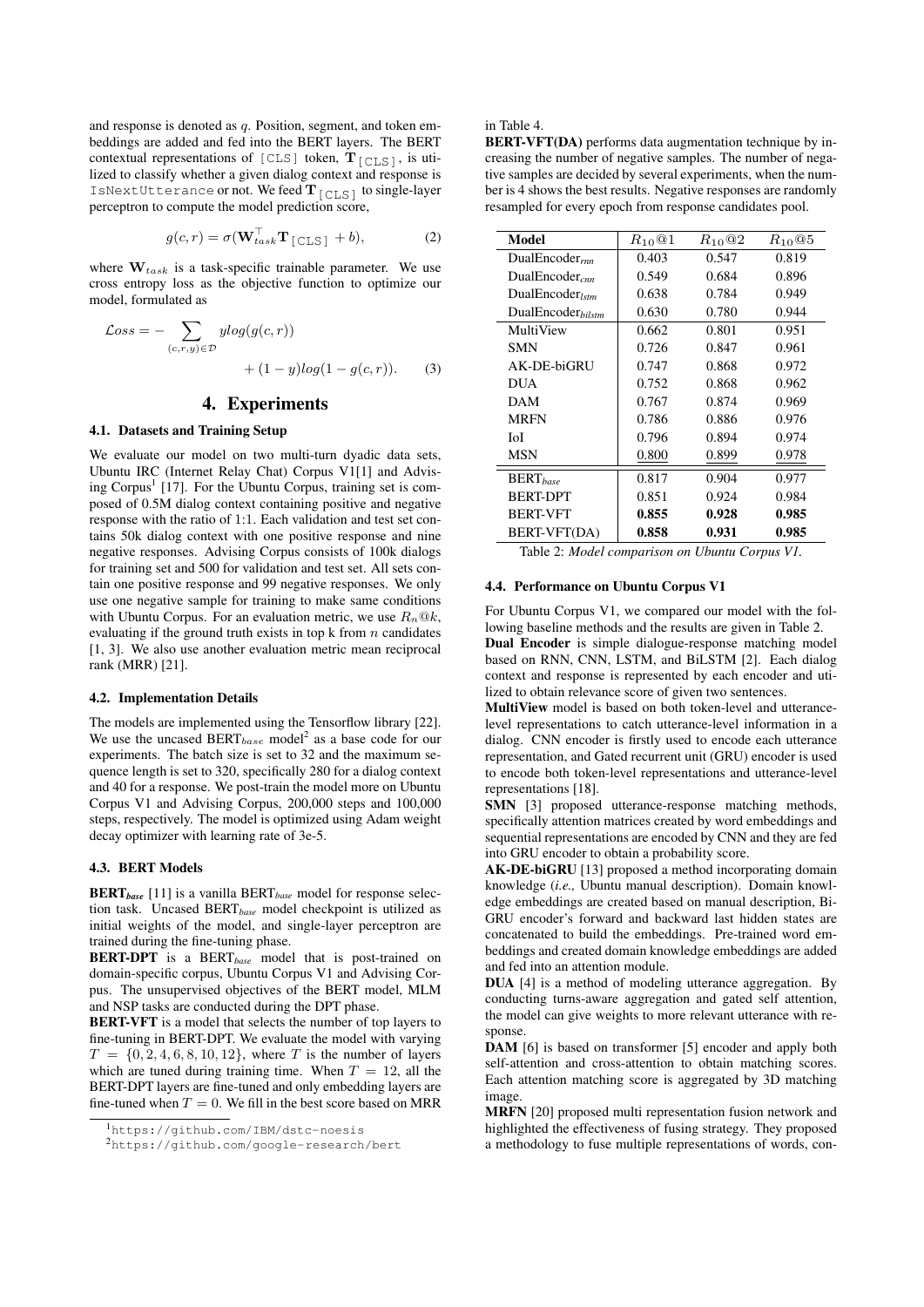texts, and attention.

IoI [7] build interaction blocks to help model conduct deep interactions between utterances and response. All representations extracted from the blocks are aggregated to obtain a relevance score.

MSN [8] is a previous state-of-the-art model, which proposed multi-hop selector network to control which dialog context information is reflected for matching response.

In Ubuntu Corpus V1, it is observed that BERT-VFT achieves new state-of-the-art performance and it obtains performance improvement by 5.5%, 2.9%, 0.7% in terms of  $R_{10}@k$ , where  $k = \{1, 2, 5\}$  respectively, compared to the previous stateof-the-art method (*i.e.,* MSN). Focusing on R10@1 metric, the performance of a vanilla BERT*base* is 0.817 and comparing our main approach, which is BERT-DPT, shows better result (improvement by 3.4%).

In addition, we especially point out comparing BERT-VFT with other self-attention-based models, such as DAM, IoI, and MSN, since all models are built with similar model architecture. Especially, domain-specific optimized BERT-VPT model shows performance improvement by 8.8% in terms of  $R_{10}$  @1 compared to the general transformer based model (*i.e.,* DAM). In the case of MSN, even though it uses word2vec [23] as pre-trained word embeddings, it shows comparable results with BERT*base* model. However, BERT-VFT that understands domain specific corpus shows 5.5% higher results in terms of  $R_{10}$ @1, which has significant gap between two models.

#### 4.5. Performance on Advising Corpus

As shown in Table 3, we compare our approach with two existing baselines on Advising Corpus, proposed by Vig and Remea [9] and Chen et al. [24] in DSTC 7. The former baseline evaluate BERT*base* model on the Advising Corpus, but there is substantial performance difference from what we obtain. We believe that different implementation frameworks and hyperparameters, such as learning rates, are the main reason why performance differences exist between our work and that of Vig and Remea [9]. The first place of the challenge was the work conducted by Chen et al. [24], BERT-VFT outperforms 6% in terms of  $R_{10}$ @1. DPT shows its effectiveness on Advising Corpus, leading 3.4% higher results in terms of  $R_{10}$  @1 compared to the BERT baseline.

|       | $R_{100}$ <sup>Q</sup> 10 | $R_{100}$ @50 | MRR   |
|-------|---------------------------|---------------|-------|
| 0.186 | 0.580                     | 0.942         | 0.312 |
| 0.214 | 0.630                     | 0.948         | 0.339 |
| 0.236 | 0.656                     | 0.946         | 0.359 |
| 0.270 | 0.668                     | 0.942         | 0.395 |
| 0.274 | 0.654                     | 0.932         | 0.400 |
| 0.274 | 0.664                     | 0.942         | 0.399 |
|       | $\sim$<br>$\sim$ $\sim$   |               |       |

Table 3: *Evaluation results on the Advising Corpus.*

## 4.6. Variable Fine-tuning

Houlsby et al. [25] proposed efficient fine-tuning approach that only updates a few top layers of BERT during fine-tuning period. They suggested that small data sets may be sub-optimal, when fine-tuning the whole BERT layers. Inspired by this assumption, we conduct an experiment (Table 4) varying  $T$  layers which is fine-tuned during the period of training  $(T=[0, 2, 4, 6, 8, 10, 12])$ . The models achieve the best performance when  $T=4$  and  $T=6$ , for Ubuntu and Advising, respectively. We demonstrate that utilizing this application is effective on not only small sets but also domain-specific sets. Variable fine-tuning also helps for reducing computational resources (*e.g.,* GPU memory) as well as showing performance improvements.

| <b>Variable Fine-Tuning</b>  | <b>Ubuntu</b> | Advising |  |
|------------------------------|---------------|----------|--|
| All layers                   | 0.907         | 0.395    |  |
| Top 10 layers                | 0.908         | 0.393    |  |
| Top 8 layers                 | 0.909         | 0.389    |  |
| Top 6 layers                 | 0.909         | 0.400    |  |
| Top 4 layers                 | 0.910         | 0.392    |  |
| Top 2 layers                 | 0.907         | 0.387    |  |
| <b>Only Embedding Layers</b> | 0.904         | 0.386    |  |

Table 4: *Variable fine-tuning in BERT model. All models are evaluated on MRR metric.*

#### 4.7. MLM and NSP in BERT

Table 5 shows the effectiveness of two unsupervised objectives of BERT, MLM and NSP in Ubuntu Corpus V1. Also, it shows that appending special token [EOT] at the end of each utterance is highly effective for response selection task. During the DPT phase, MLM helps the model learn contextual representations from the target domain corpus and it is trained sequential consistency of the given two sentences by conducting NSP.

In the case of NSP, it does not influence much in improvement of performance because what NSP do during the DPT phase is the same task as the model do during the fine-tuning phase. While conducting only NSP is not helpful for corpus understanding, MLM leads significant improvement in performance regardless of using the special token.

| Post-Training | Special<br>Token      | $R_{10}$ @1 | $R_{10}$ <sup>Q</sup> 2 | $R_{10}$ @5 | MRR   |
|---------------|-----------------------|-------------|-------------------------|-------------|-------|
| <b>NSP</b>    | without<br><b>EOT</b> | 0.816       | 0.903                   | 0.977       | 0.884 |
| MLM           |                       | 0.834       | 0.916                   | 0.981       | 0.896 |
| $MLM + NSP$   |                       | 0.839       | 0.920                   | 0.982       | 0.900 |
| <b>NSP</b>    | with<br><b>EOT</b>    | 0.819       | 0.906                   | 0.978       | 0.886 |
| MLM           |                       | 0.838       | 0.918                   | 0.982       | 0.899 |
| $MLM + NSP$   |                       | 0.851       | 0.924                   | 0.984       | 0.907 |

Table 5: *Comparison of MLM and NSP on Ubuntu Corpus V1. Experiments are conducted depending on the use of [EOT].*

## 5. Conclusion

In this paper, a highly effective post-training method for a multiturn response selection is proposed and evaluated. Our approach achieved new state-of-the-art results for two response selection benchmark data sets, Ubuntu Corpus V1 and Advising Corpus. For future work, we will utilize external domain knowledge, such as ubuntu manual description in Ubuntu Corpus or curriculum information in Advising Corpus, for enhancing domain understandings.

## 6. Acknowledgements

This work was supported by the National Research Foundation of Korea (NRF) grant funded by the Korea government (MSIP) (No.NRF-2017M3C4A7068189). This research was supported by the MSIT (Ministry of Science and ICT), Korea, under the ITRC (Information Technology Research Center) support program (IITP-2020-2018-0-01405) supervised by the IITP (Institute for Information Communications Technology Planning Evaluation).